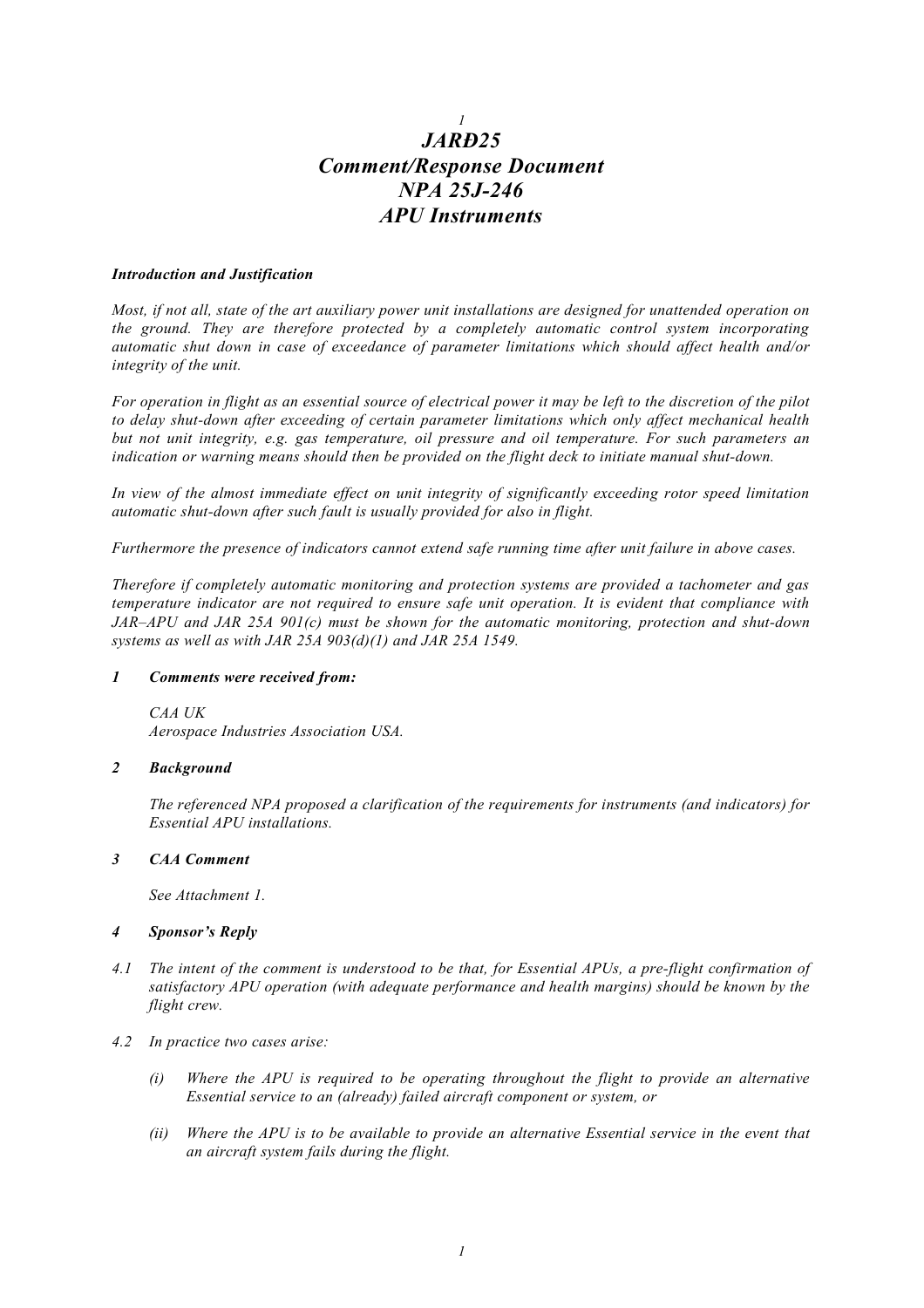*4.3 In the first case, the APU will be started on the ground prior to flight and will run satisfactorily unless any of the automatic shut-down criteria are met. It is agreed that at this stage the extent of performance and health margins may not be known.*

*During the flight, if any of these margins are eroded, the pilot will receive a caution/warning and will be able to decide whether to shut the APU down (losing the APU driven Essential service) or to keep the APU running and risk APU damage. NOTE: An APU even in these circumstances will not* be the sole provider of the Essential service. To lose this service entirely on a single flight will *require both the APU and the other service provider (e.g. engine driven generator) to fail i.e. a double failure.*

- *4.4 In the second case, where the APU may not be started prior to the flight, three failures would be required to totally lose the Essential service which is (partly) being provided by the APU.*
- *4.5 In general, where an APU provides an Essential service, aircraft safety does not depend solely on this provision; the system design is required to provide sufficient redundancy so that total loss of the service is an acceptably low probability.*
- *4.6 Even when APU indications are provided, it is not necessarily the case that the performance margins are known at the design performance condition. (See Attachment 3.)*
- *4.7 For these reasons, the CAA comment is not supported.*

# *5 Aerospace Industries Association (AIA) Comment*

*See Attachment 2.*

# *6 Sponsor's Reply*

- *6.1 AIAs first comment is correct (c)(6) should be (c)(8). The NPA will be amended accordingly.*
- *6.2 Regarding AIAs second comment, in fact the requirement has not changed; only the numbering has been revised for continuity. The intention of these requirements is to provide a similar standard of indication as that provided for main engines. No revision of the NPA is proposed to cover this comment.*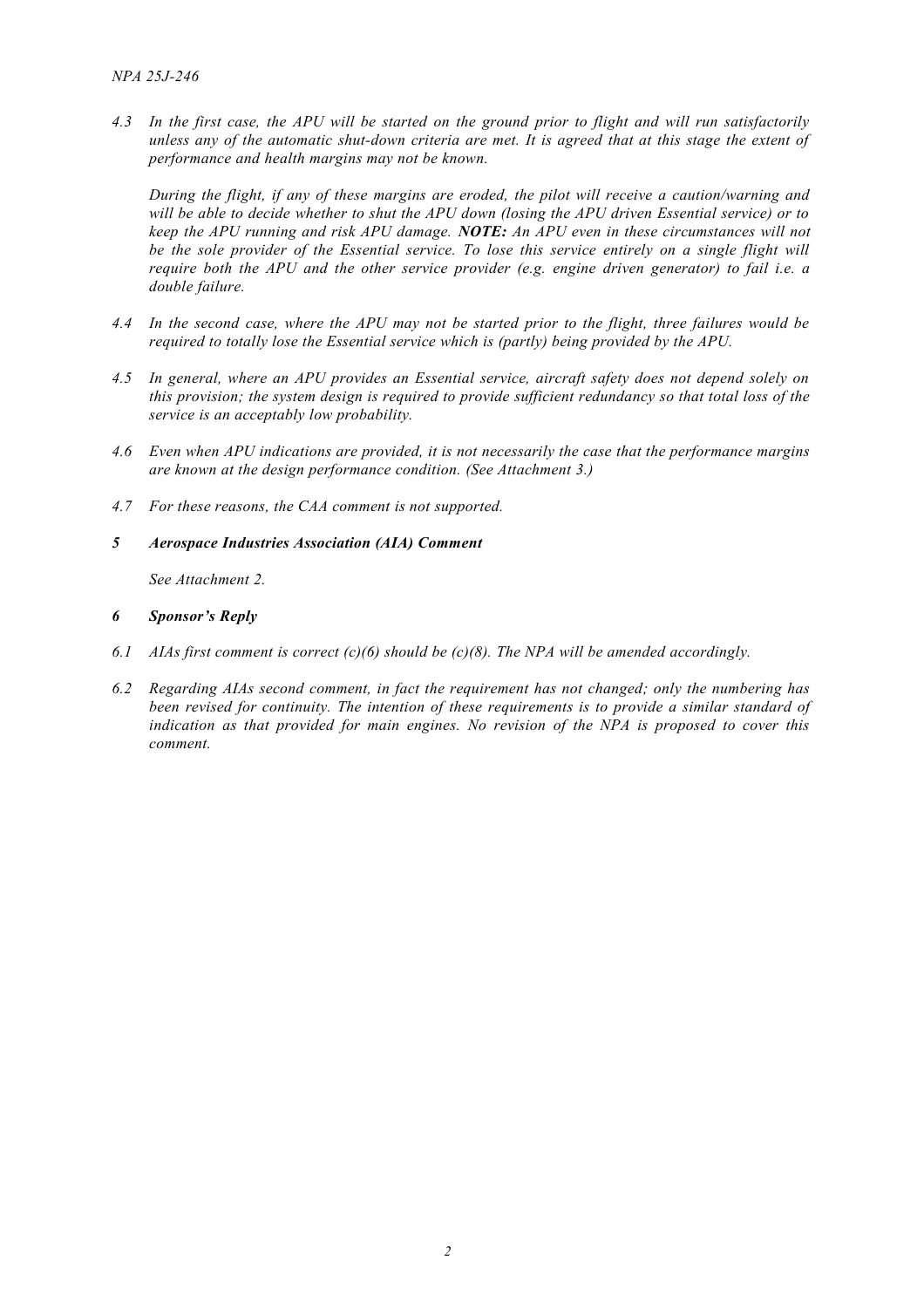# *Attachment 1*

# *CAA COMMENT ON NPA 25J-246 APU INSTRUMENTS*

*The CAA does not disagree with the intent of this NPA. However in evaluating the need for the instruments detailed in 25B.1305, it must be remembered that an 'essential' APU provides a service which is necessary for the despatch of the aircraft to maintain safe aircraft operation (as defined in JAR–APU).*

*Therefore, prior to each flight for which the availability of the APU's service is essential, it would seem necessary to establish that the APU has adequate remaining margins below its limits of turbine gas temperature and rotor speed(s) and, possibly, oil pressure/temperature for the purposes of that particular flight. Consideration should therefore be given to how this can be achieved without the provision of the appropriate parameter indicators. Pre-flight confirmation of APU health is even more necessary when the 'essential' service provided by the APU is associated with ETOPS/EROPS flights. Provision should also be made for the health of an 'essential' APU to be confirmed during flights under ETOPS/EROPS rules, before entering the ETOPS/EROPS portions of such flights.*

*The above objectives could be met by making the following changes to this NPA:–*

- *(i) Extend the NPA's proposed text at the second line of paragraph (a) of JAR 25B 1305, to read as '. . . . . . . . . are not necessary to ensure safe operation of the unit and are not required for compliance with paragraph (b)(3) below: '*
- *(ii) Add a new paragraph (b)(3) to JAR 25B 1305, to read as:–*
	- *(b) (1)*
		- *(2)*
		- *'(3) Any instruments necessary for determining, prior to take-off and during flight, that the APU is capable of performing its intended essential functions.'*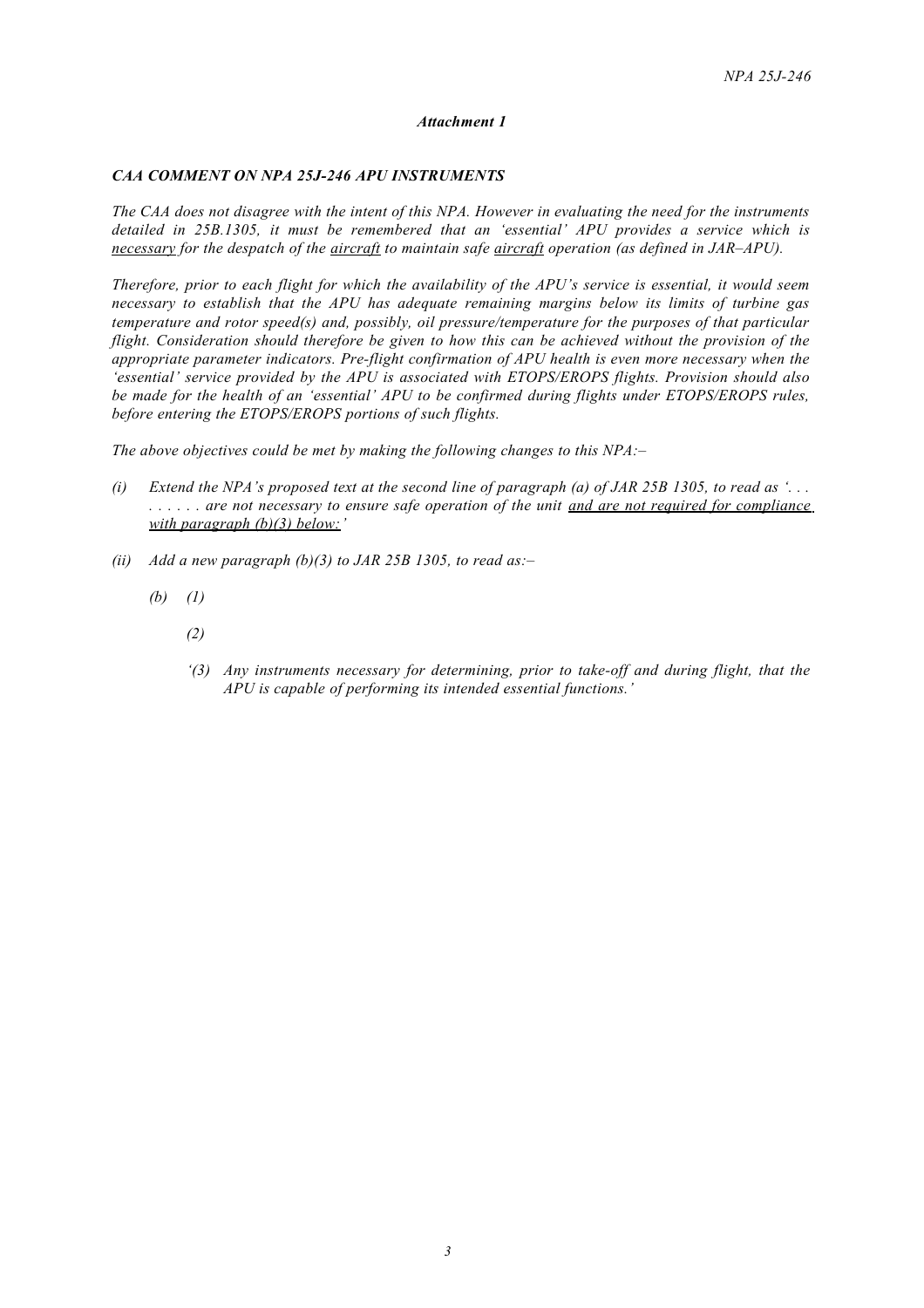# *Attachment 2*

# *AEROSPACE INDUSTRIES ASSOCIATIONS COMMENTS*

*JAA NPA 25J-246; APU Instruments*

- *1 Under proposal item (4), the reference to sub-paragraph (c)(6) should be (c)(8).*
- *2 Under proposed paragraph (b)(2) of JAS 25B 1305, the benefit of having 'indication of proper functioning' is not clear. If the heater used to prevent ice clogging of the fuel system components should fail, there is no corrective action that the crew can take. The indication, therefore, serves only as a pre-warning of a potential APU shutdown that will occur (or not occur) independent of indication. The DC9/MD80 aircraft series has accumulated 50 million hours of operation with an APU fuel heating system having no malfunction indication and no problems are known to exist.*

*It is recommended that this proposed requirement be reviewed prior to incorporation.*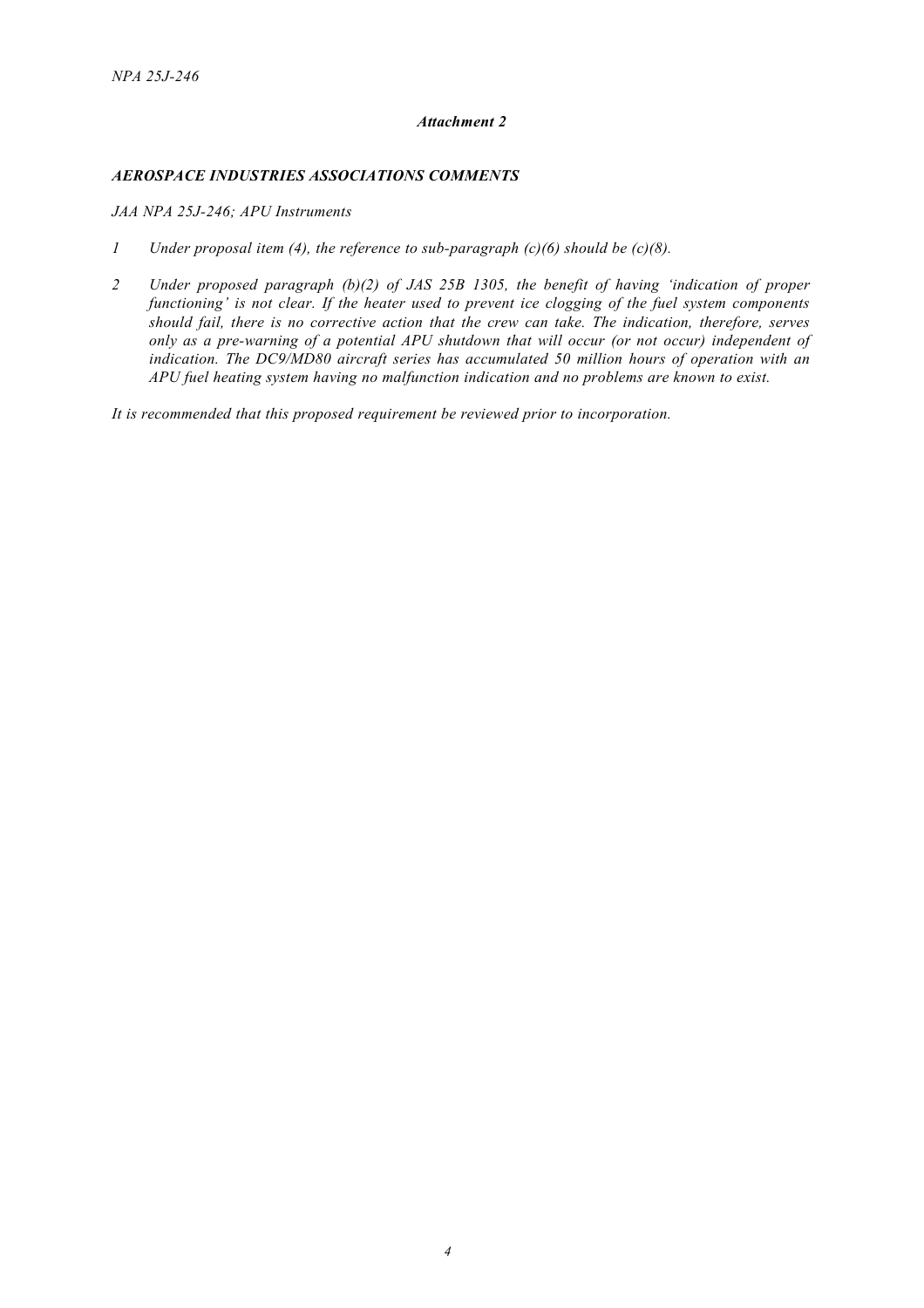### *Attachment 3*

### *DISCUSSION: Is there a need for a regular check on performance deterioration for an essential APU?*

#### *Difference between engine- and APU rating*

*Whereas the extent of derating an ATTCS/ATTPS rated engine during normal take-off is closely controlled and therefore maximum T.G.T. figures for normal T.O. can be specified in the flight manual, (sometimes as a function of ambient conditions) which ensure a satisfactory margin for rated T.O. and also for an engine operated at flexible (derated) T.O. thrust or -power a regular check at full T.O. power can be instructed to ensure satisfactory margins, this is not practical for an APU. The bleed air- and shaft power off take during ground operation is subject to large variations depending on such factors as:*

- *– For bleed air off take*
	- *(1) propulsion engines simultaneously supply bleed air or not*
	- *(2) ECS mode i.e. normal or economy; selected cabin temp. full hot, full cold or in between*
	- *(3) engine a.i. selected ON or OFF*
	- *(4) for certain aircraft: wing- and or empennage leading edge heating selected ON or OFF.*
- *– For shaft power off take: the electrical or where applicable hydraulic services selected ON which may be shared between main engine driven generators and APU-generator.*
- *– The APU-control system which may for hot end life preservation reasons have a software based throttling function varying with ambient temperature which prevents selection of a meaningful max. rated bleed load at moderate ambient temperatures.*

*Furthermore it is questionable if checking of a rated bleed load TGT (usually the max. load on the ground) is meaningful for the loading condition at max. cruise altitude in the 'essential' (generator-drive) role. Especially for APU's with a bleed type compressor the max. load on the ground occurs in a totally different part of the engine working line than the shaft load condition at altitude.*

*Moreover this load is a dynamic one, i.e. the APU has to provide the power for fault clearing of an electrical fault condition in the circuit of the maximum individual power consumer (usually windshield heating or another heating element) for the duration necessary to trip its circuit breaker. The ultimate load is created by a line to line short between two of the three phases of the generator bus, being supplied by the APU driven generator, for the duration necessary to enable the generator control and protection system to disconnect the generator from the bus. Not all 'essential' APUs are able to support this load.*

*During both fault conditions, lasting only a few seconds, the APU fuel control system will attempt to maintain governed speed and the APU-TGT may rise to the red line limit, whilst r.p.m. is dropping. The line to line fault causes a load of approx 150% of rated. Some APU's are automatically protected by the generator underspeed protection, disconnecting the generator from the bus when the r.p.m. drops below 95% rated speed. The APU subsequently stabilizes at idle.*

#### *Failure effects*

*When operating in the essential role, i.e. the APU driving a generator at departure under MMEL with an inoperative main engine driven generator, there is at least one operative main engine driven generator available. Cat III landing is no longer allowed but all other electrical services remain available. Hence loss of this APU driven generator is only a minor effect as long as the main engine driven generator remains operative. When operating in this single generator mode most twin-engine generator systems will automatically shed all non-essential load such as gallies, ovens, coffee-makers etc.*

*The maximum remaining essential load usually is within 60% of the rated continuous load for a single generator hence it can be easily supported if no further fault occurs. A subsequent failure of the remaining*